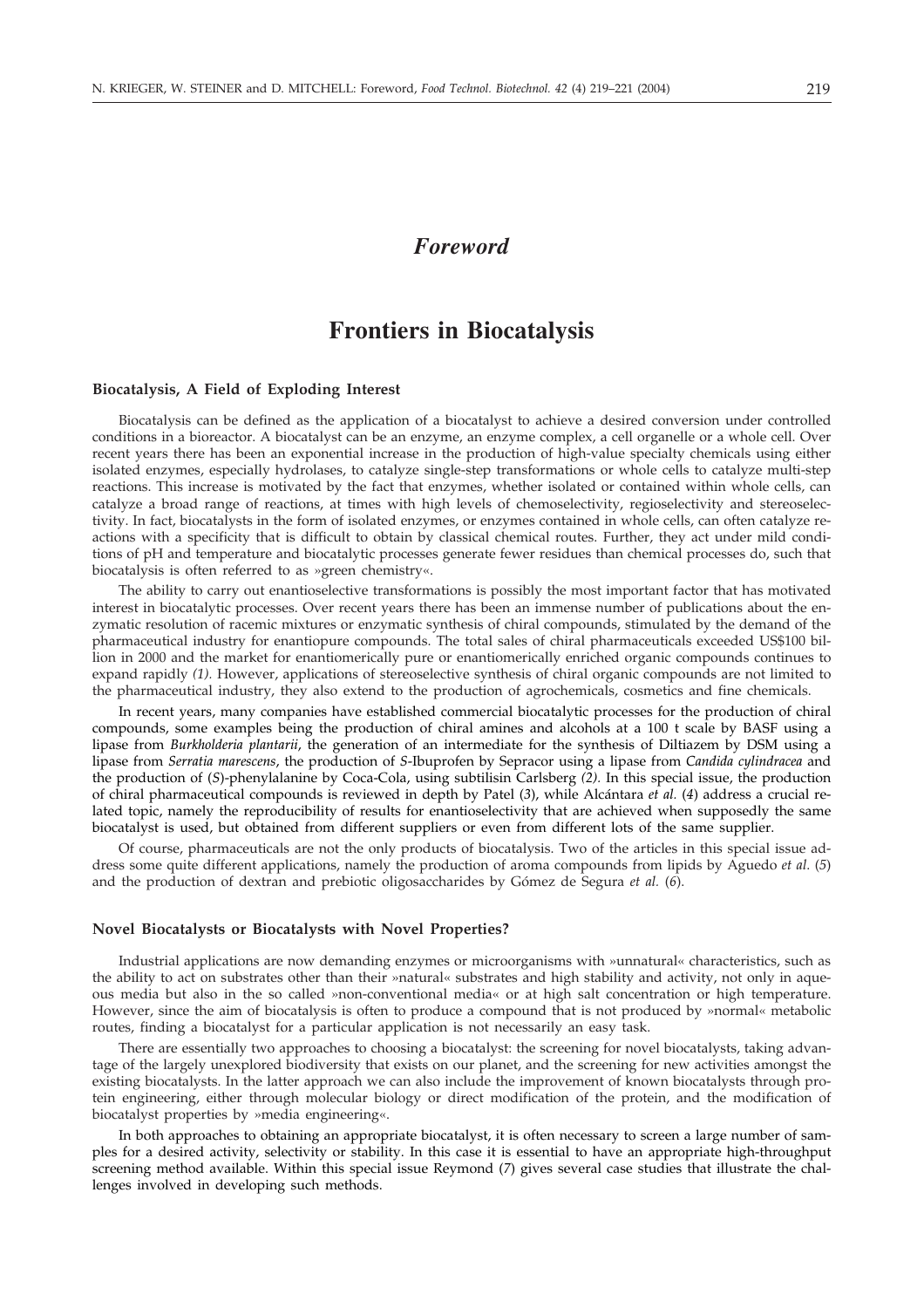## *Searching for novel biocatalysts*

The currently known microorganisms represent only a fraction of the species present in nature. For example, based on the rate of discovery of new species, it is estimated that we currently know only 0.2 to 0.6 % of bacterial species, 5 % of fungi species and at most 24 % of algal species *(8)*. Therefore mass screening programs have a reasonable chance of finding an enzyme with the properties required for a specific biocatalytic process. These screening programs can involve either the microorganisms themselves or DNA libraries, including those prepared from unculturable organisms and expressed in bacteria *(9).*

Extremophilic microorganisms are attractive candidates for the production of novel natural biocatalysts. Many extremophiles belong to the archaea and contain various enzymes and cofactors not found in bacteria. However, although various enzymes have been isolated from hyperthermophilic, halophilic, piezophilic and psycrophilic organisms over the last fifteen years, as yet only relatively few have found commercial applications. Within this special issue, Gomes and Steiner (10) review the potential of obtaining new biocatalysts from extremophiles, including the difficulty of culturing these organisms at large scale and possible solutions to this challenge. Of course, one of the solutions is to clone and express the relevant gene in a fast-growing easily-culturable organism such as *Escherichia coli*. In fact, screening of DNA libraries obtained from extreme environments and expressed in *E. coli* offers a new approach for the identification of novel biocatalysts in extremophiles. After sequencing the genes in the library, it is possible to search for sequence alignment with corresponding genes of biocatalysts originating from known mesophiles.

## *Adapting or improving the existing biocatalysts*

One can also search for new activities among known enzymes or microorganisms, including strains that are already used commercially. For instance, within this special issue Gonçalves *et al.* (*11*) show that microorganisms that are well known for the production of hydrolases, such as *Aspergillus niger* and *Aspergillus oryzae*, can also produce other enzymes under different conditions, such as epoxide-hydrolases. As another example, Rodrigues *et al*. (*12*) show that *Saccharomyces cerevisiae* can be used to catalyze various reduction reactions. Further, well known commercial enzymes, cheaply available and used in food processing, waste treatment and in the detergent, feed and textile industries, may exhibit activities that can be taken advantage of in biocatalysis. Such is the case of *Thermomyces lanuginosa* lipase, produced by Novozymes and used mainly in detergents. This enzyme can catalyze various different reactions under specific conditions *(13,14),* such as the synthesis of ethyl-laurate in reverse micelles *(15).*

Commercially available biocatalysts typically come from a relatively small number of bacterial and fungal species. Genera of *Aspergillus* and *Bacillus* tend to predominate the enzyme production industry, since they derive from ancient food processes and are Generally Recognized As Safe (GRAS) *(8)*. Improvements of the properties of their enzymes for biocatalytic purposes, such as improved temperature and pH stability and improved enantioselectivity, can be achieved either by modifying the enzyme molecule itself or the genes that encode for it (*protein engineering*) or by manipulation of the medium (*medium engineering)*. In this special issue Adamczak and Krishna (*16*) show the place of these strategies in research and development programs for the production of efficient biocatalysts. Krieger *et al*. (*17*) and Torres and Castro (*18*) complement their review, focusing on the use of heterogeneous and homogenous non- -conventional media, respectively.

Higher eukaryotes also represent a potential source of biocatalysts, but the use of biocatalysts from these organisms has often been limited by the difficulties in production of large yields of enzymes from eukaryotes. The general potential for biocatalytic applications of enzymes from higher eukaryotes is explored in this special issue by Liu *et al.* (*19*), who point out that the cloning of these enzymes into microorganisms has opened up new possibilities. Fechter and Griengl (*20*) then review the potential of a specific group of enzymes produced by higher eukaryotes, namely hydroxynitrile lyases.

This special issue of *Food Technology and Biotechnology* on biocatalysis highlights the attention that biocatalysis is now attracting not only from academic research groups but also from industry. In fact, despite the great number of papers published on this topic, biocatalysis seems to be still in its infancy, with unlimited horizons ahead.

**Guest editors:**

Vodrahiegu. Walter Siener

Walter Heiner

Anritchell Prof. Dr. David Mitchell